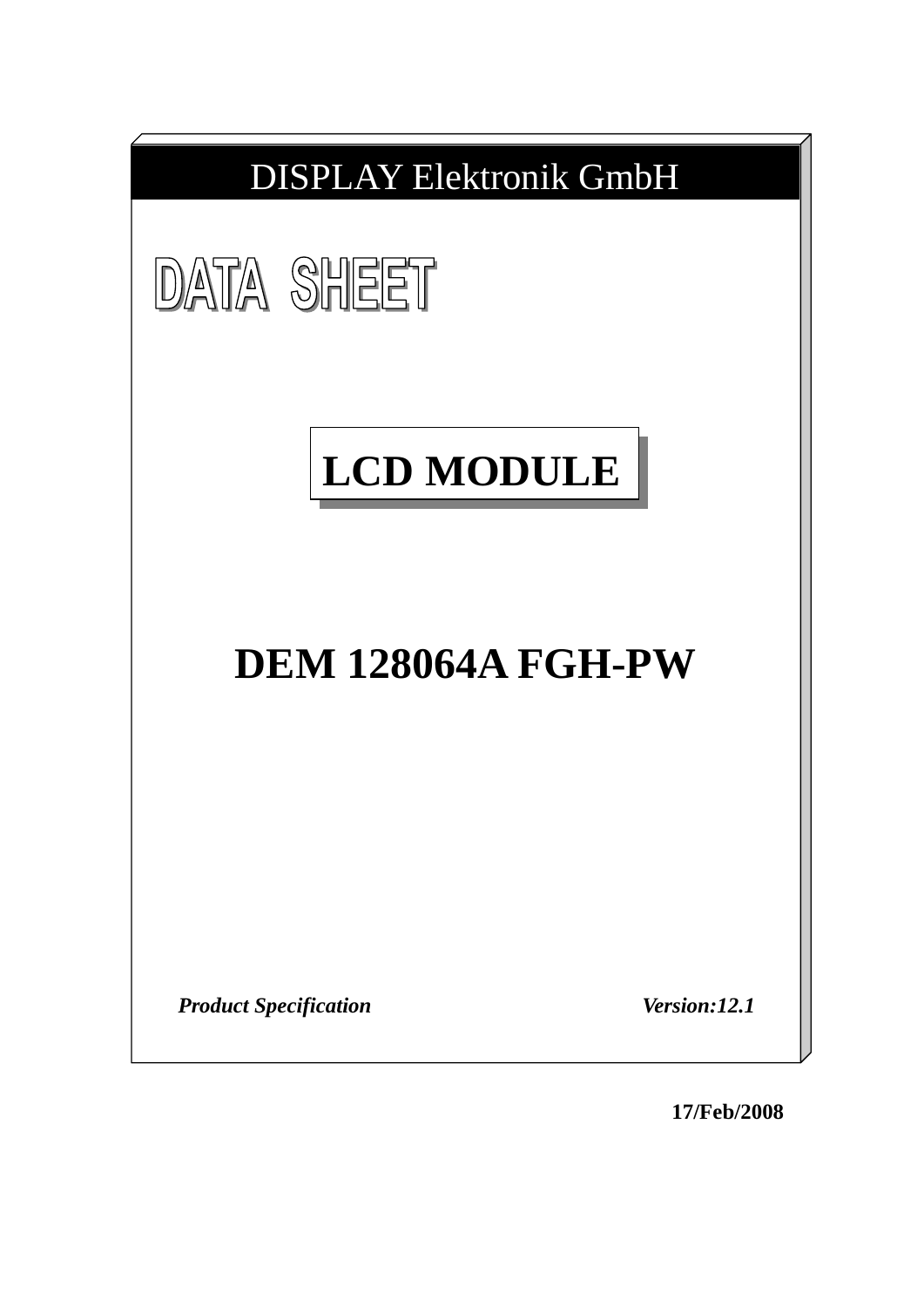## GENERAL SPECIFICATION

## MODULE NO. :

# DEM 128064A FGH-PW

CUSTOMER P/N

| <b>VERSION NO.</b> | <b>CHANGE DESCRIPTION</b>                                               | <b>DATE</b> |
|--------------------|-------------------------------------------------------------------------|-------------|
| $\theta$           | <b>ORIGINAL VERSION</b>                                                 | 18/12/2002  |
| $\mathbf{1}$       | THE EXTERNAL DIMENSIONS<br><b>CHANGED</b>                               | 14/01/2003  |
| $\overline{2}$     | <b>ADD VERSION</b>                                                      | 06/08/2003  |
| 3                  | <b>CHANGED BACKLIGHT</b><br>ELECTRICAL/OPTICAL<br><b>SPECIFICATIONS</b> | 10/11/2004  |
| 4                  | <b>CANCEL VERSION</b>                                                   | 06/01/2004  |
| 5                  | <b>ADD VERSION</b>                                                      | 27/06/2005  |
| 6                  | <b>CHANGE BACKLIGHT RESISTOR</b>                                        | 27/10/2005  |
| 7                  | <b>ADD VERSION</b>                                                      | 18/11/2005  |
| 8                  | <b>ADD JUMPER SETTING</b>                                               | 07/02/2006  |
| 9                  | <b>CHANGED PCB DESCRIPTION</b>                                          | 10/02/2006  |
| 10                 | <b>ADD VERSION</b>                                                      | 13/03/2006  |
| 11                 | <b>CANCEL VERSION</b>                                                   | 16/03/2006  |
| 12                 | <b>MODIFY SECTION 10-1</b>                                              | 07/06/2007  |
| 12.1               | <b>CHANGE IC</b>                                                        | 19/09/2008  |

#### PREPARED BY: OYQ DATE: 17.02.2008

## APPROVED BY: MH DATE: 17.02.2008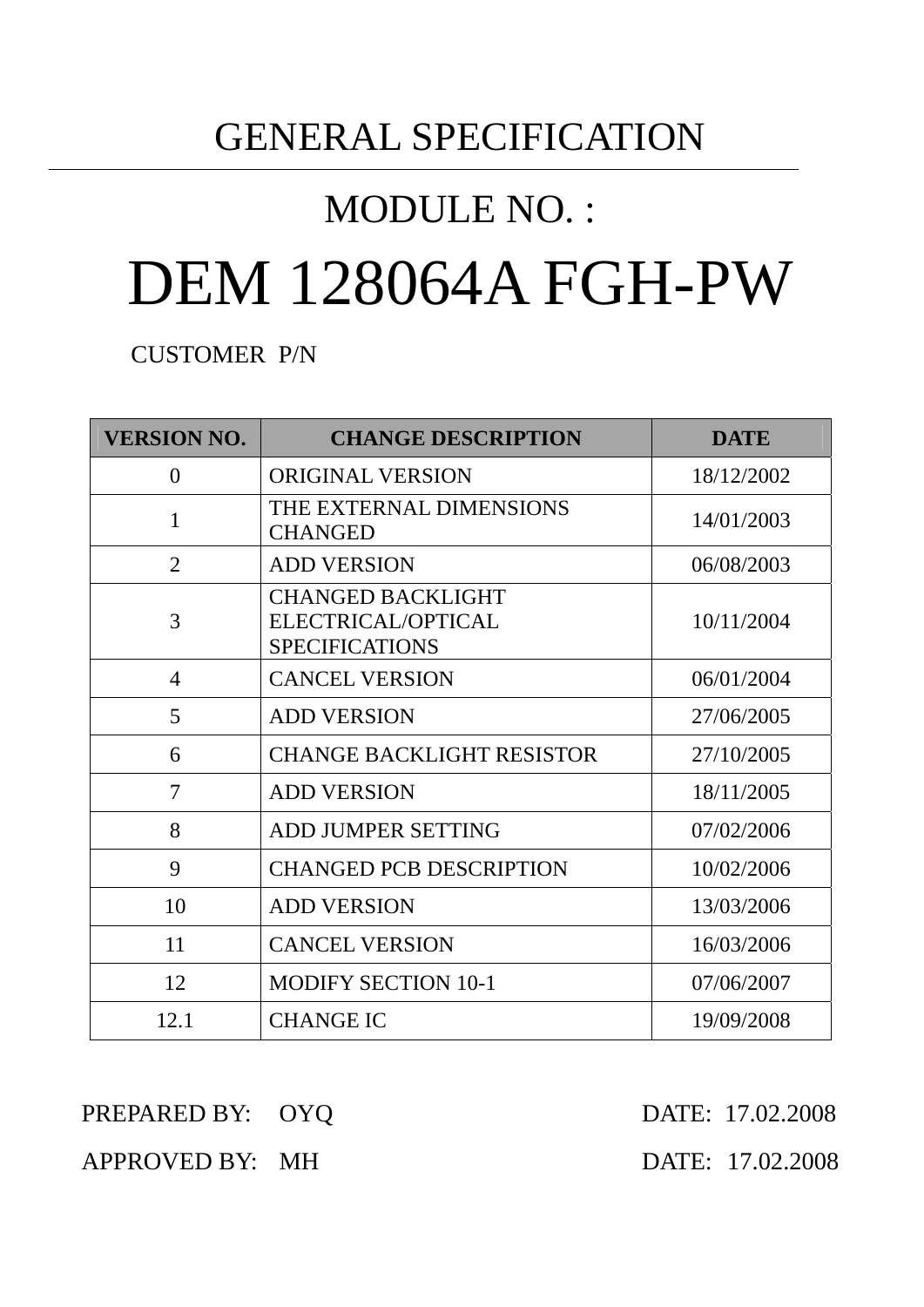## **CONTENTS**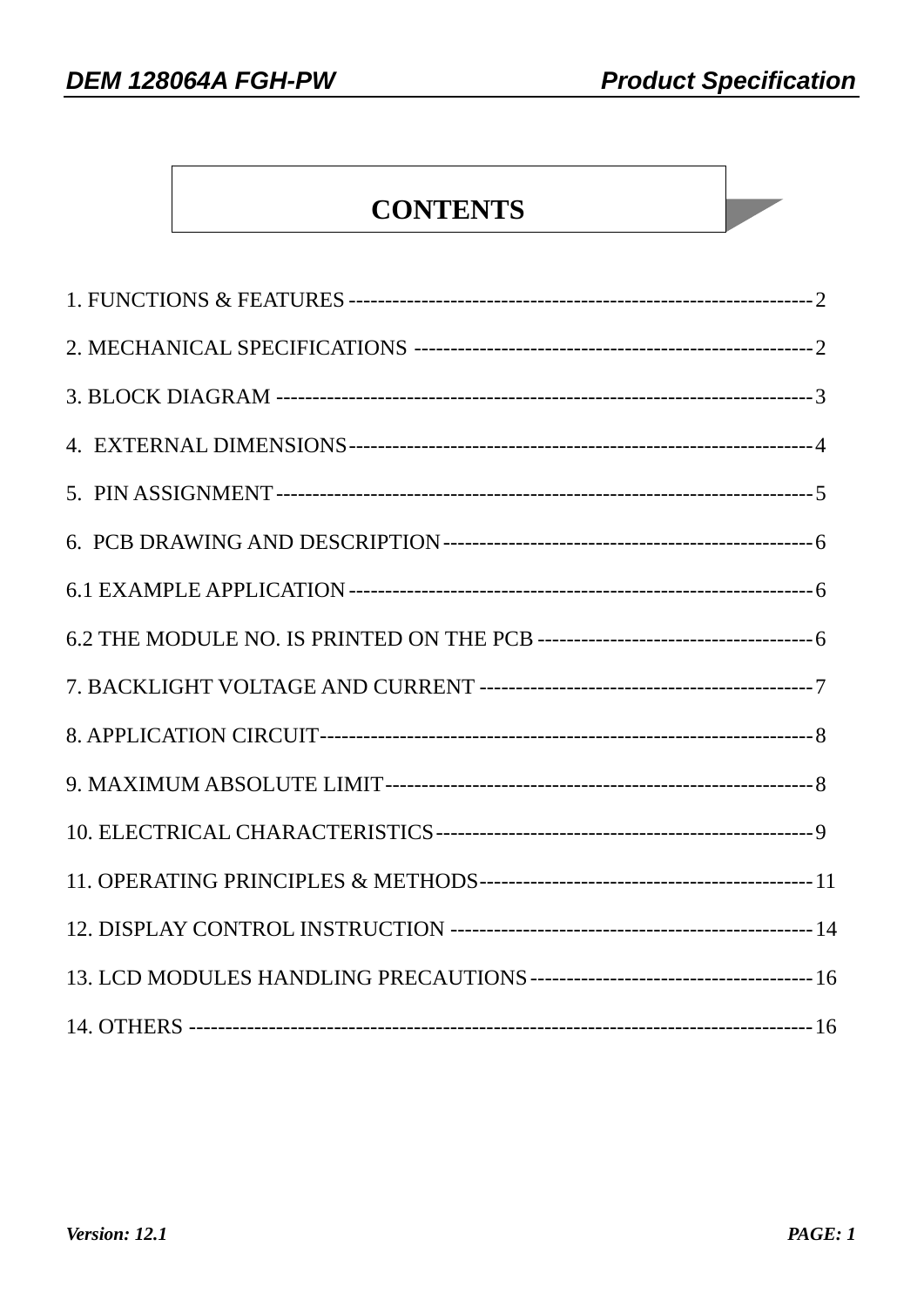## 1. FUNCTIONS & FEATURES

| <b>MODULE NAME</b>  | LCD TYPE                                |  |
|---------------------|-----------------------------------------|--|
| DEM 128064A FGH-PW  | <b>FSTN</b> Transflective Positive Mode |  |
| • Viewing Direction | $:6$ o'clock                            |  |

|           | • Driving Scheme                                        | : $1/64$ Duty Cycle, $1/9$ Bias                        |
|-----------|---------------------------------------------------------|--------------------------------------------------------|
|           | • Power Supply Voltage                                  | $: 5.0$ Volt (typ.)                                    |
|           | $\bullet$ V <sub>LCD</sub> Adjustable For Best Contrast | $: 12.9$ Volt (typ.)                                   |
|           | • Display Contents                                      | $: 128 \times 64$ Dots                                 |
|           | • Internal Memory                                       | : 512 bytes (4096 bits)                                |
| $\bullet$ | Interface                                               | : Easy Interface with a 4-bit or 8-bit MPU             |
|           | • Operating Temperature                                 | : -20 $^{\circ}$ C to +70 $^{\circ}$ C                 |
|           | • Storage Temperature                                   | : -25 $\mathrm{^{\circ}C}$ to +75 $\mathrm{^{\circ}C}$ |
| $\bullet$ | Backlight                                               | : LED, Lightguide, White                               |
|           |                                                         |                                                        |

#### **2. MECHANICAL SPECIFICATIONS**

| $: 93.00 \times 70.00 \times 12.80$ mm<br>• Module Size |
|---------------------------------------------------------|
|---------------------------------------------------------|

- $\bullet$  Dot Size : 0.48 x 0.48 mm
- $\bullet$  Dot Pitch : 0.52 x 0.52 mm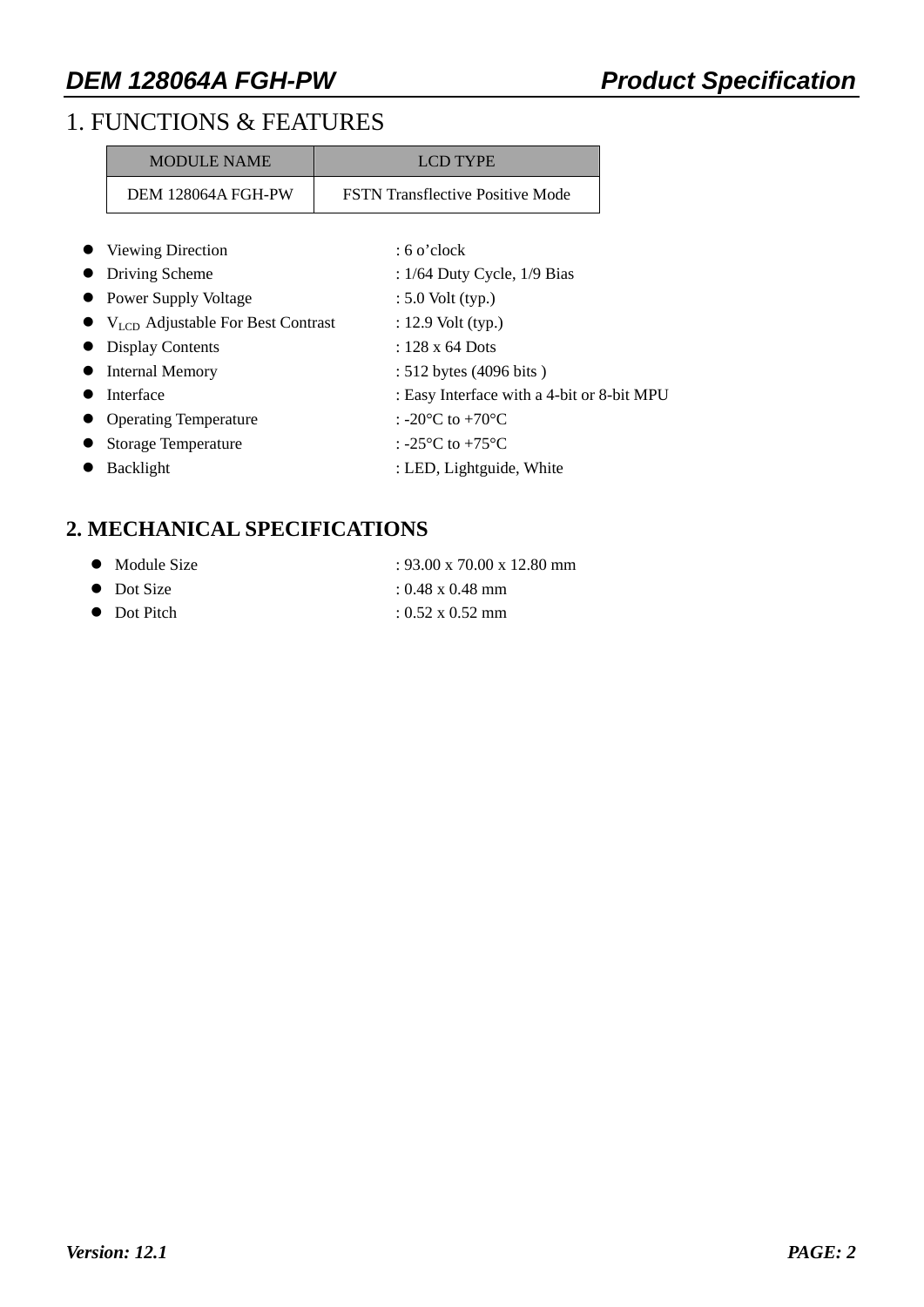#### **3. BLOCK DIAGRAM**

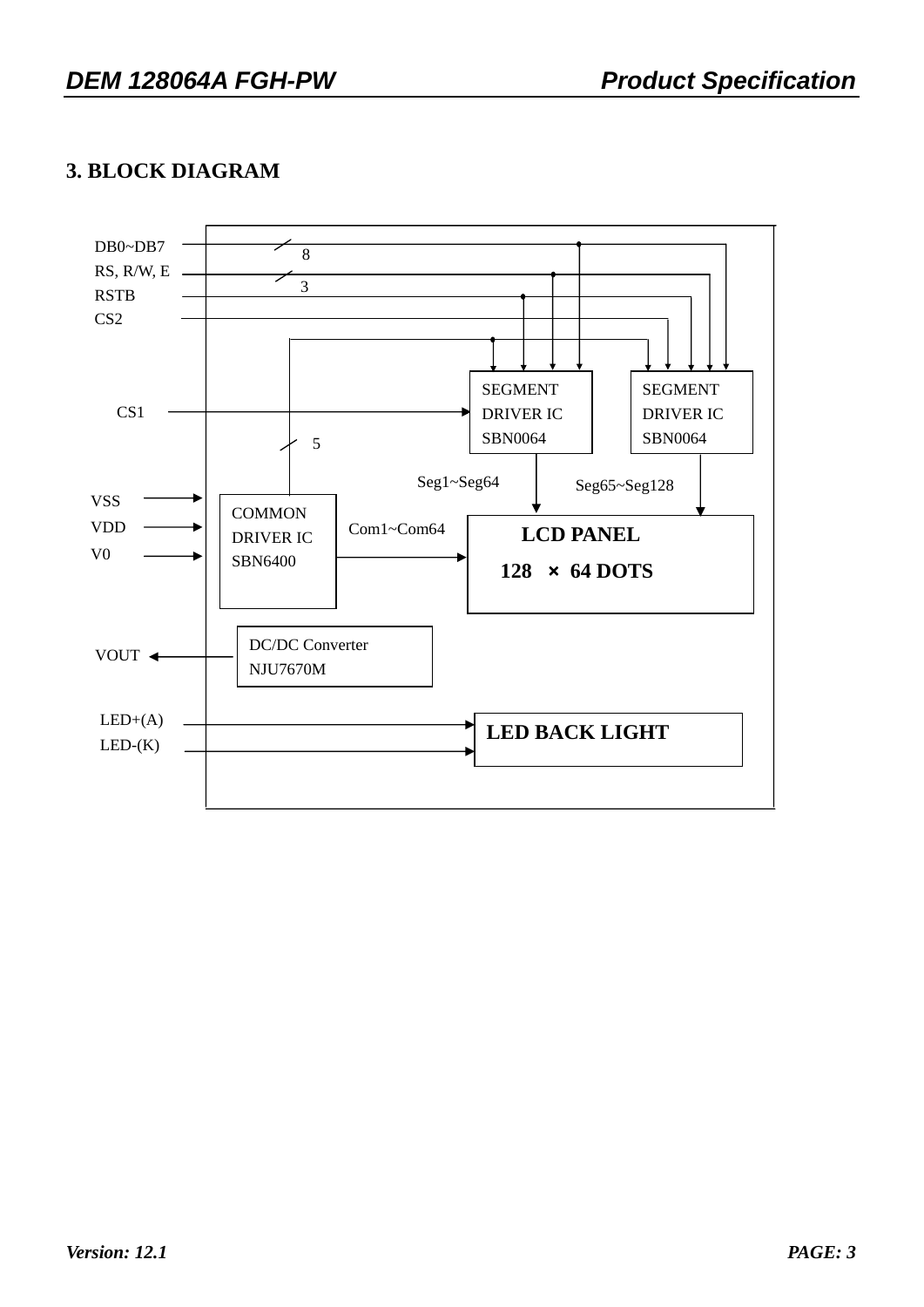### **4. EXTERNAL DIMENSIONS**

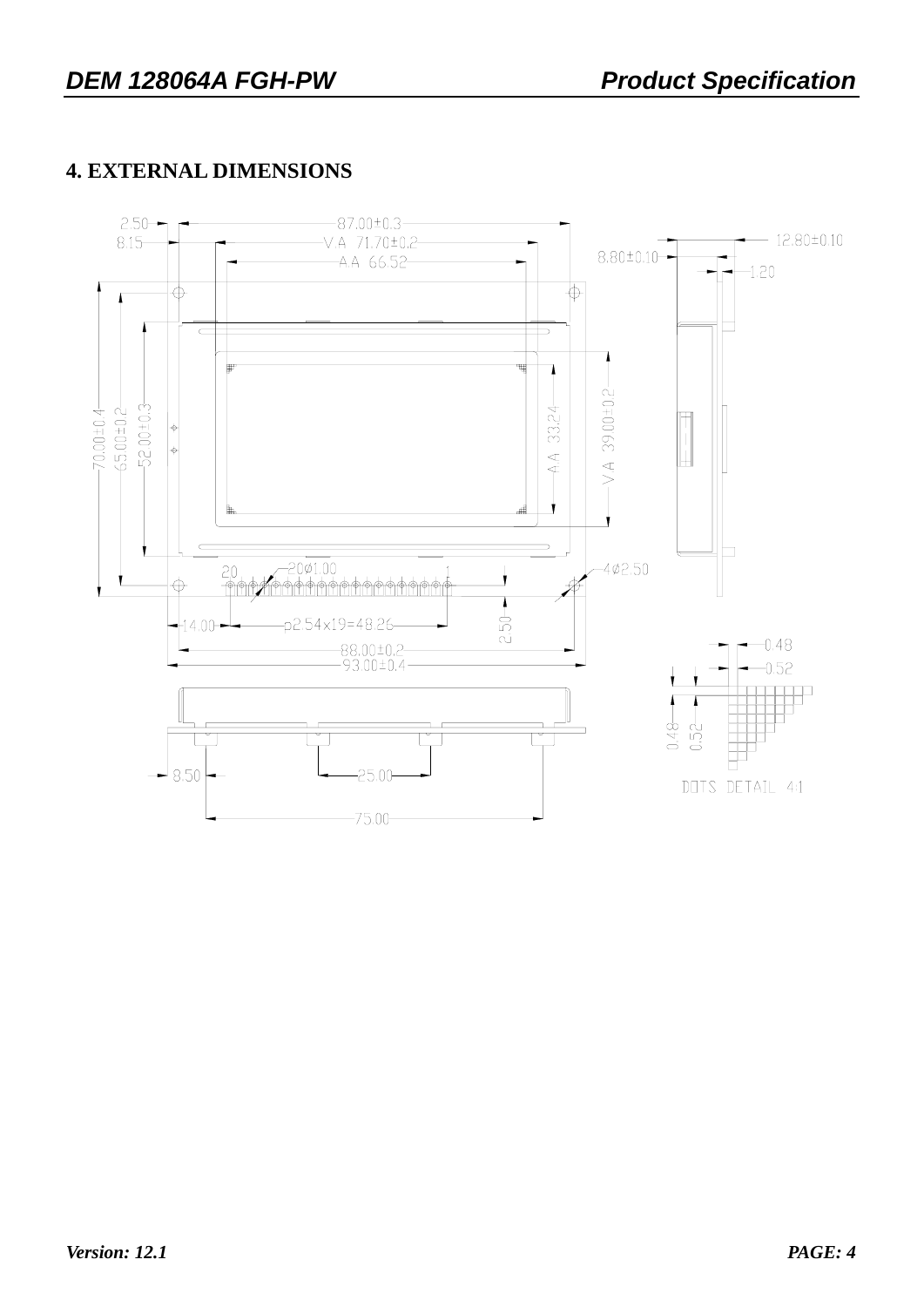#### **5. PIN ASSIGNMENT**

| Pin No.        | <b>Symbol</b>    | <b>Function</b>                                        |  |  |  |  |  |
|----------------|------------------|--------------------------------------------------------|--|--|--|--|--|
|                | <b>VSS</b>       | Ground                                                 |  |  |  |  |  |
| $\overline{2}$ | <b>VDD</b>       | Power supply voltage for logic, + 5.0V.                |  |  |  |  |  |
| 3              | V <sub>0</sub>   | Input voltage for LCD                                  |  |  |  |  |  |
|                |                  | Register select                                        |  |  |  |  |  |
| 4              | RS               | $RS = 0$ Instruction register<br>$RS = 1Data register$ |  |  |  |  |  |
|                |                  | Read /Write                                            |  |  |  |  |  |
| 5              | R/W              | $R/W = 1$ Read<br>$R/W = 0$ Write                      |  |  |  |  |  |
| 6              | E                | Chip enable signal                                     |  |  |  |  |  |
| $\overline{7}$ | DB <sub>0</sub>  | Data bit 0                                             |  |  |  |  |  |
| $\,8\,$        | DB1              | Data bit 1                                             |  |  |  |  |  |
| 9              | D <sub>B</sub> 2 | Data bit 2                                             |  |  |  |  |  |
| 10             | DB <sub>3</sub>  | Data bit 3                                             |  |  |  |  |  |
| 11             | DB4              | Data bit 4                                             |  |  |  |  |  |
| 12             | DB <sub>5</sub>  | Data bit 5                                             |  |  |  |  |  |
| 13             | DB <sub>6</sub>  | Data bit 6                                             |  |  |  |  |  |
| 14             | D <sub>B7</sub>  | Data bit 7                                             |  |  |  |  |  |
| 15             | CS <sub>1</sub>  | Chip select signal for SBN0064(1)                      |  |  |  |  |  |
| 16             | CS <sub>2</sub>  | Chip select signal for SBN0064(2)                      |  |  |  |  |  |
| 17             | <b>RSTB</b>      | Reset signal                                           |  |  |  |  |  |
| 18             | <b>VOUT</b>      | Output voltage for LCD,-9.5V                           |  |  |  |  |  |
| 19             | $LED + (A)$      | Please also refer to 6.2 Description                   |  |  |  |  |  |
| 20             | $LED - (K)$      | Please also refer to 6.2 Description                   |  |  |  |  |  |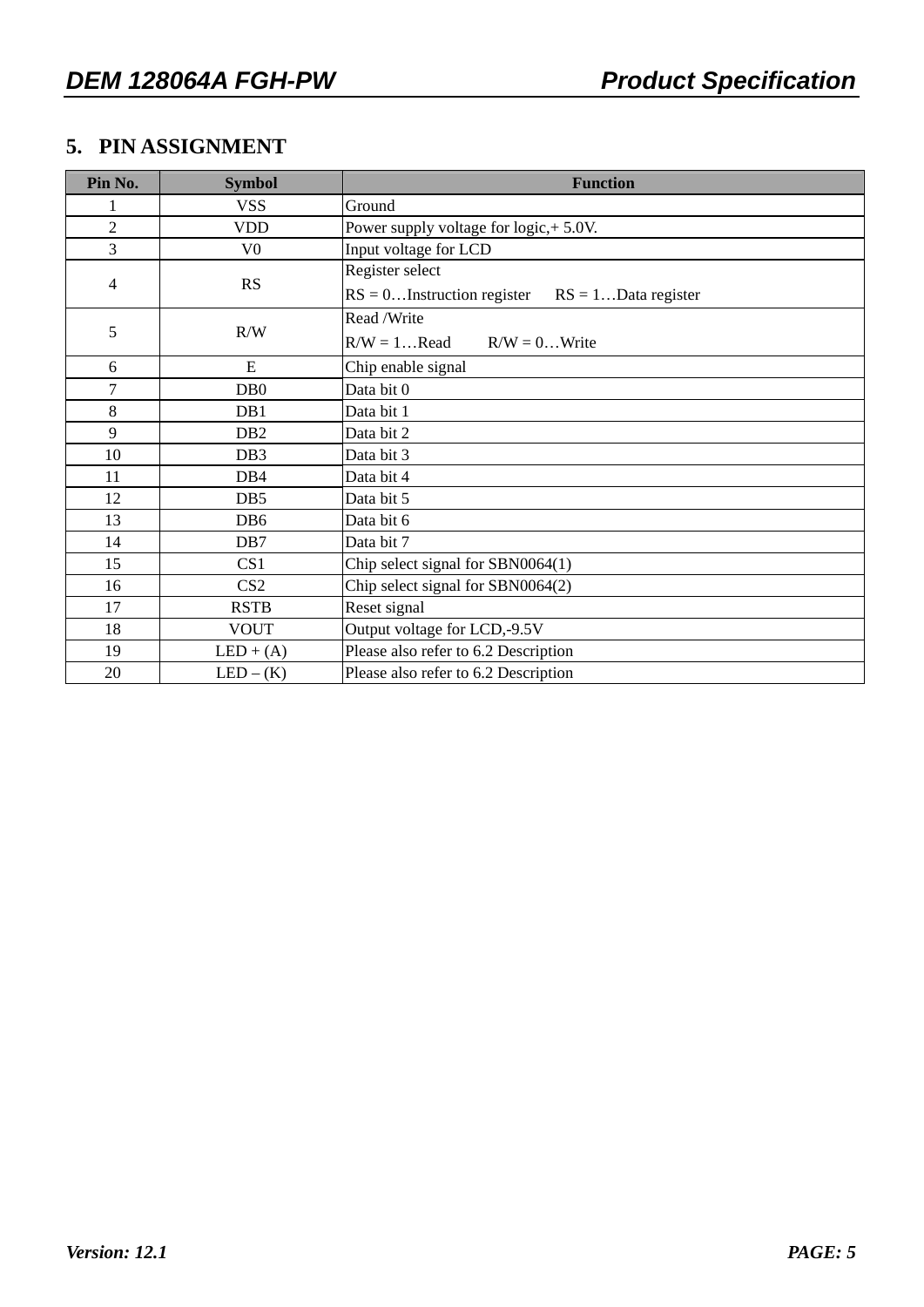#### **6. PCB DRAWING AND DESCRIPTION**

#### **6-1 PCB DRAWING.**



Note: The part no. DEM128064A is printed on the PCB.

#### **6-2 DESCRIPTION:**

#### **6-2-1 The polarity of the pin 19 and the pin 20:**

|          | J2.J4         | J1.J3         | 19 Pin         | $\gamma$ 0 Pin |
|----------|---------------|---------------|----------------|----------------|
| Option   | Jpen          | $\gamma$ lose | Anode          | <b>Cathode</b> |
| Option 2 | $\gamma$ lose | Jpen          | <b>Cathode</b> | Anode          |

Note: In application module, J2=J4=open, J1=J3=closed

#### **6-2-2 The LED resistor can be bridged when the J5 is closed**

Note: In application module, J5=open

#### **6-2-3 The R8, R9 and R10 are the LED resistor.**

Note: In application module, R8=R9=33Ω , R10=open

#### **6-2-4 The metal-bezel is set on ground when the J6 is closed.**

Note: In application module, J6=closed.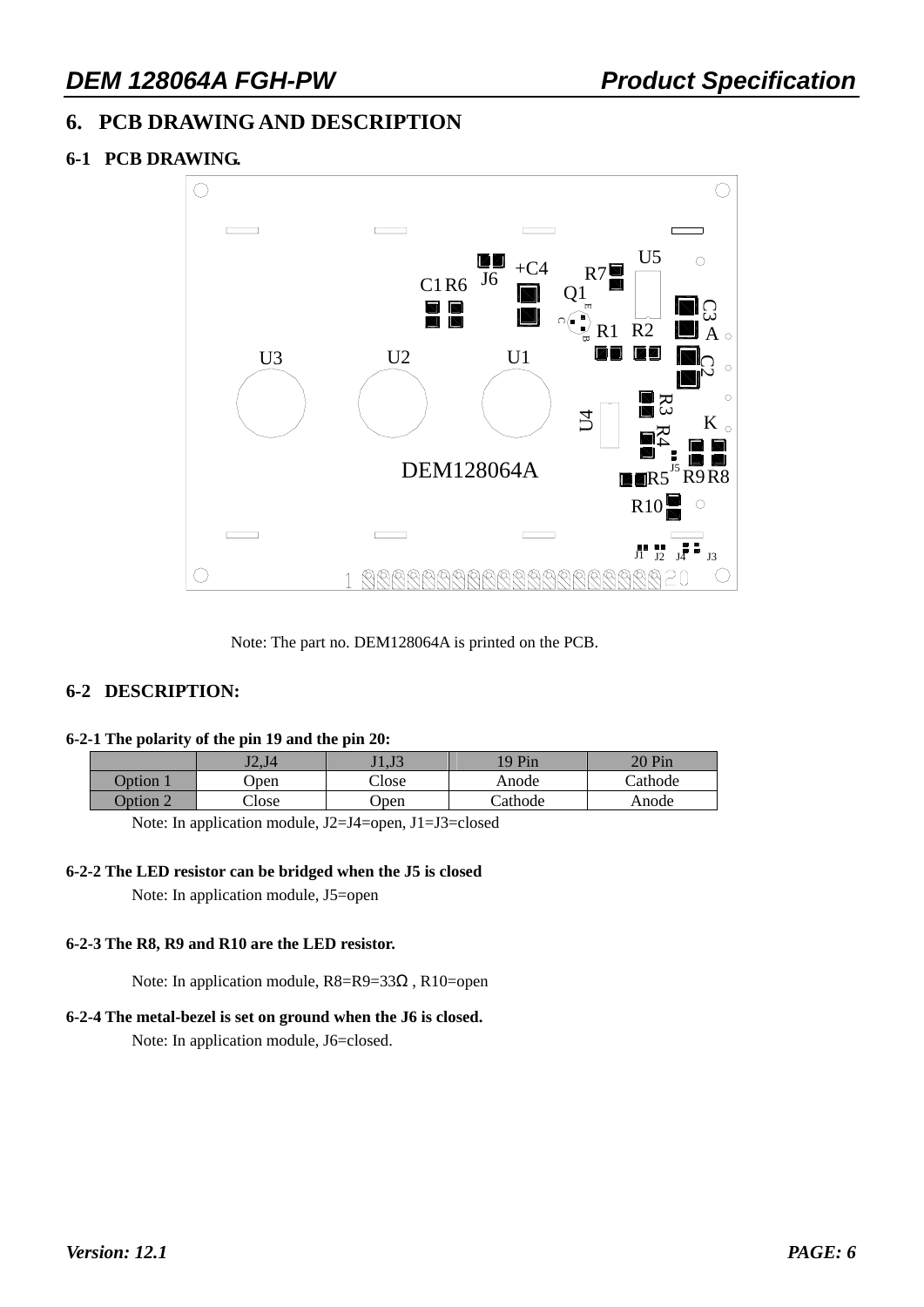## **7. BACKLIGHT ELECTRICAL/OPTICAL SPECIFICATION**

#### **7-1 BACKLIGHT ELECTRICAL/OPTICAL DESCRIPTION.**

| <b>Item</b>                | <b>Symbol</b> | MIN. | TYP. | MAX. | Unit              | <b>Conditions</b>                     |
|----------------------------|---------------|------|------|------|-------------------|---------------------------------------|
| <b>Forward Voltage</b>     | Vf            |      | 4.0  |      | V                 |                                       |
| <b>Forward Current</b>     | If            |      | 90   | 120  | mA                | $Vf = 4.0V$                           |
| Power Dissipation          | Pd            |      | 0.36 |      | W                 | $Vf = 4.0V$                           |
| <b>Reverse Voltage</b>     | VR            |      |      | 5.0  | V                 |                                       |
| <b>Reverse Current</b>     | IR            |      |      | 0.4  | mA                |                                       |
| Luminous Intensity         | Lv            | 130  |      |      | cd/m <sup>2</sup> | $Vf = 4.0V$                           |
| Luminous Uniformity        | $\Delta$ Ly   | 70   |      |      | $\frac{0}{0}$     | $Vf = 4.0V$                           |
|                            | X             | 0.27 |      | 0.32 |                   |                                       |
| <b>Emission Wavelength</b> | y             | 0.27 |      | 0.32 |                   | If=10mA, Ta= $25^{\circ}$ C Each chip |
| <b>Backlight Color</b>     | White         |      |      |      |                   |                                       |

#### **7-2. BACKLIGHT DRAWING**

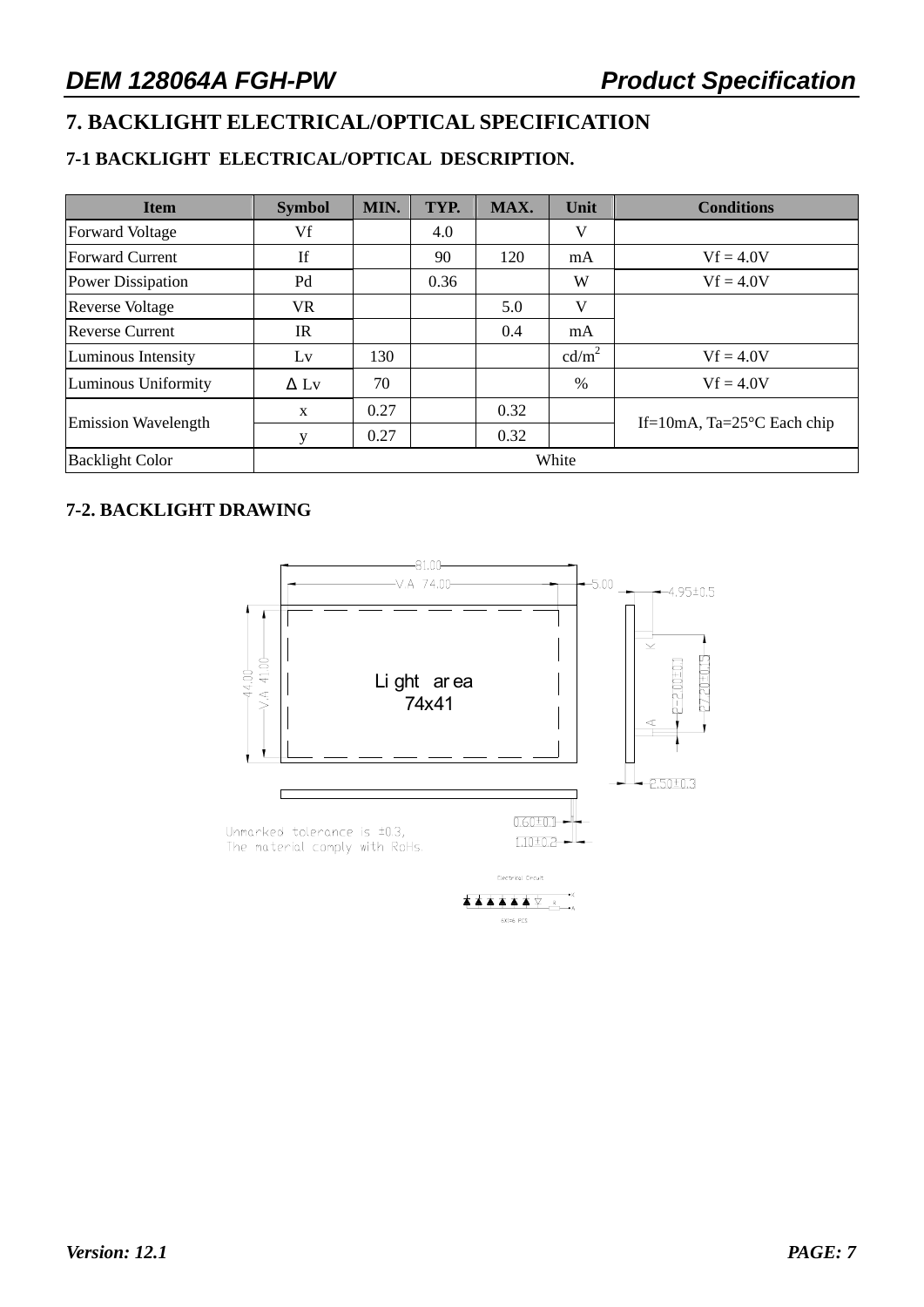## **8. APPLICATION CIRCUIT**



**NOTE:** 1. R1 is the contrast resistor.

2. VOUT=-9.5V

3. Adjust R1, it will be best contrast when V0 is –7.9V.

## **9. MAXIMUM ABSOLUTE POWER RATINGS ( Ta=25°C)**

| <b>Item</b>              | <b>Symbol</b>            | <b>Standard Value</b>         | Unit            |
|--------------------------|--------------------------|-------------------------------|-----------------|
| Supply voltage for logic | $V_{DD}$                 | $-0.3 \rightarrow +7.0$       |                 |
| Supply voltage           | $V_0$                    | $V_{DD}$ -19.0~ $V_{DD}$ +0.3 |                 |
| Driver supply voltage    | $\rm V_{DD}$ -V $\rm _0$ | $V_0 -0.3 \sim V_{DD} +0.3$   |                 |
| Operating temperature    | Topr                     | $-20$ ~ $+70$                 | $\rm ^{\circ}C$ |
| Storage temperature      | Tstg                     | $-25 - +75$                   | $\circ$         |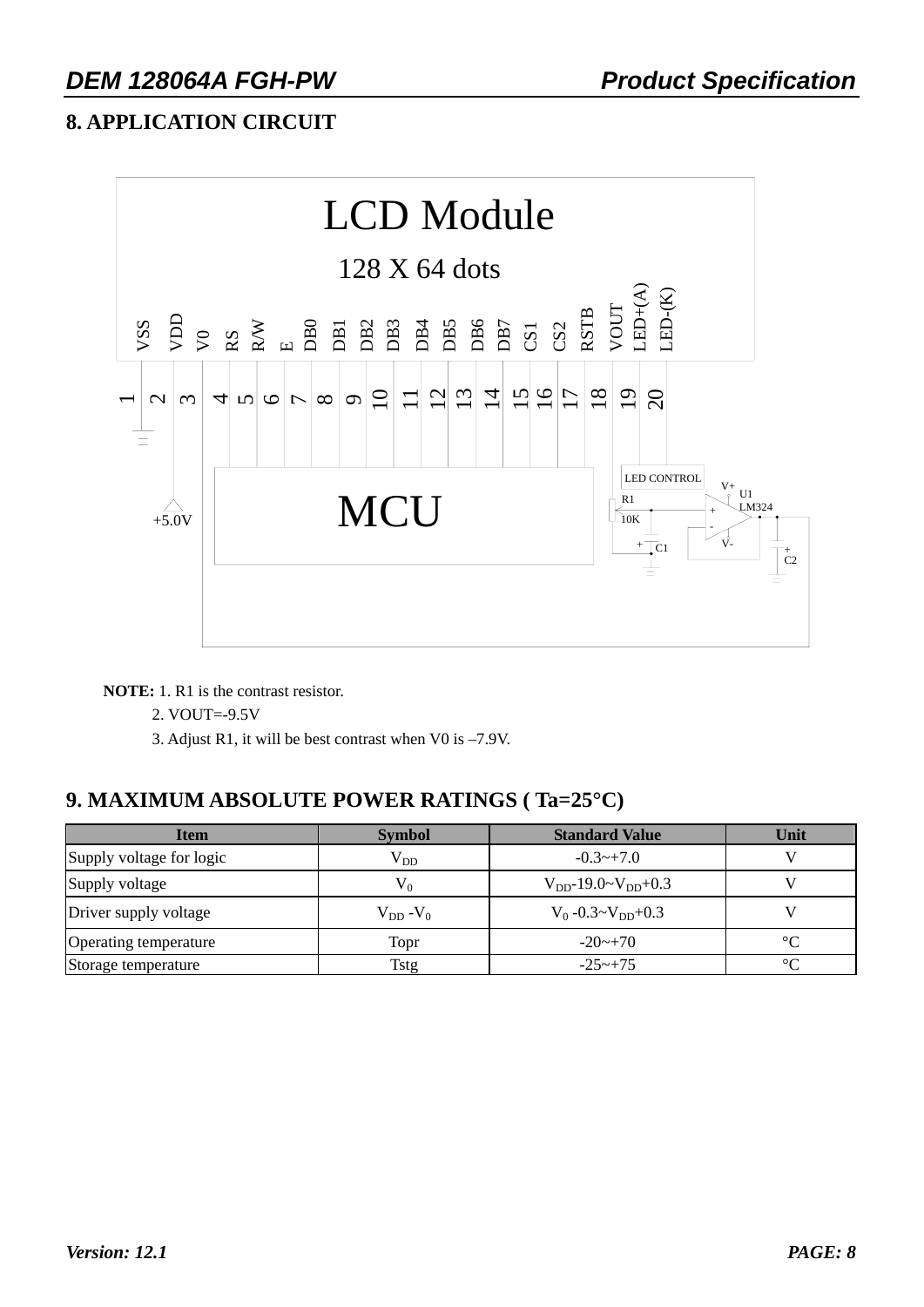#### **10. ELECTRICAL CHARACTERISTICS**

#### **10-1 DC Characteristics (V<sub>DD</sub>=+5±10% V<sub>ss</sub>=0V,Ta=-20~+70°C)**

| <b>Item</b>                              |               | <b>Standard Value</b><br><b>TYP</b><br><b>MAX</b><br><b>MIN</b> |       |                    | <b>Test</b>      | Unit         |  |
|------------------------------------------|---------------|-----------------------------------------------------------------|-------|--------------------|------------------|--------------|--|
|                                          | <b>Symbol</b> |                                                                 |       |                    | <b>Condition</b> |              |  |
| Supply current for logic                 | $V_{DD}$      | 4.5                                                             | 5.0   | 5.5                |                  | V            |  |
| Supply current for logic                 | $I_{DD}$      |                                                                 | 2.62  | $\overline{4}$     |                  | mA           |  |
|                                          |               | 13.4                                                            | 14.1  | 14.8               | $-20^{\circ}$ C  |              |  |
| operating Voltage for LCD $ V_{DD}-V_0 $ |               | 12.2                                                            | 12.9  | 13.6               | $25^{\circ}C$    | V            |  |
|                                          |               | 11.0                                                            | 11.7  | 12.4               | $70^{\circ}$ C   |              |  |
| Input voltage "H" level                  | VIH           | $0.7V_{DD}$                                                     | $---$ | $V_{DD}$           | $---$            | $\mathbf{V}$ |  |
| Input voltage "L" level                  | VIL           | $\theta$                                                        | $---$ | 0.3V <sub>DD</sub> | $---$            | V            |  |

#### **10-2 MPU Interface**

| <b>Characteristic</b>     | <b>Symbol</b> | Min                      | <b>Typ</b>     | <b>Max</b>               | Unit |
|---------------------------|---------------|--------------------------|----------------|--------------------------|------|
| E Cycle                   | $t_C$         | 1000                     | $\blacksquare$ | -                        | ns   |
| E Rise                    | $t_{R}$       |                          |                | 25                       | ns   |
| E Fall                    | $t_{\rm F}$   | $\overline{\phantom{a}}$ | -              | 25                       | ns   |
| <b>E</b> High Level Width | $t_{WH}$      | 450                      | $\overline{a}$ | $\overline{\phantom{a}}$ | ns   |
| E-Low Level Width         | $t_{\rm WL}$  | 450                      |                | -                        | ns   |
| Address Set - Up Time     | $t_{ASU}$     | 140                      | $\blacksquare$ | -                        | ns   |
| <b>Address Hold Time</b>  | $t_{AH}$      | 10                       | $\blacksquare$ | -                        | ns   |
| Data Delay Time           | $t_D$         |                          |                | 320                      | ns   |
| Data Set - Up Time        | $t_{DSU}$     | <b>200</b>               | $\blacksquare$ | $\overline{\phantom{a}}$ | ns   |
| Data Hold Time (Write)    | $t_{DHW}$     | 10                       | $\blacksquare$ | $\overline{\phantom{a}}$ | ns   |
| Data Hold Time (Read)     | $t_{\rm DHR}$ | 20                       |                |                          | ns   |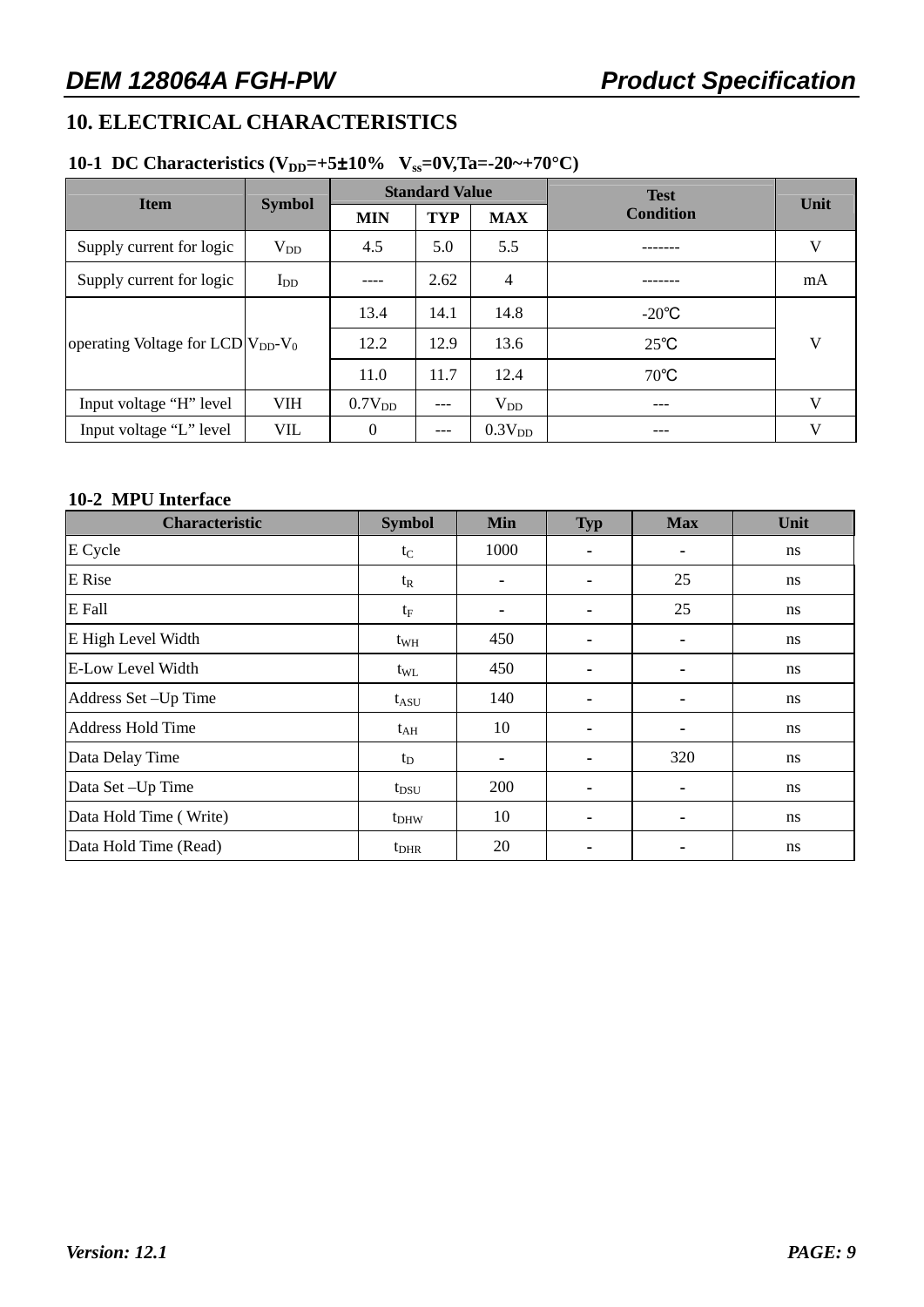

Figure 5.0 MPU write timing



Figure 6.0 MPU Read timing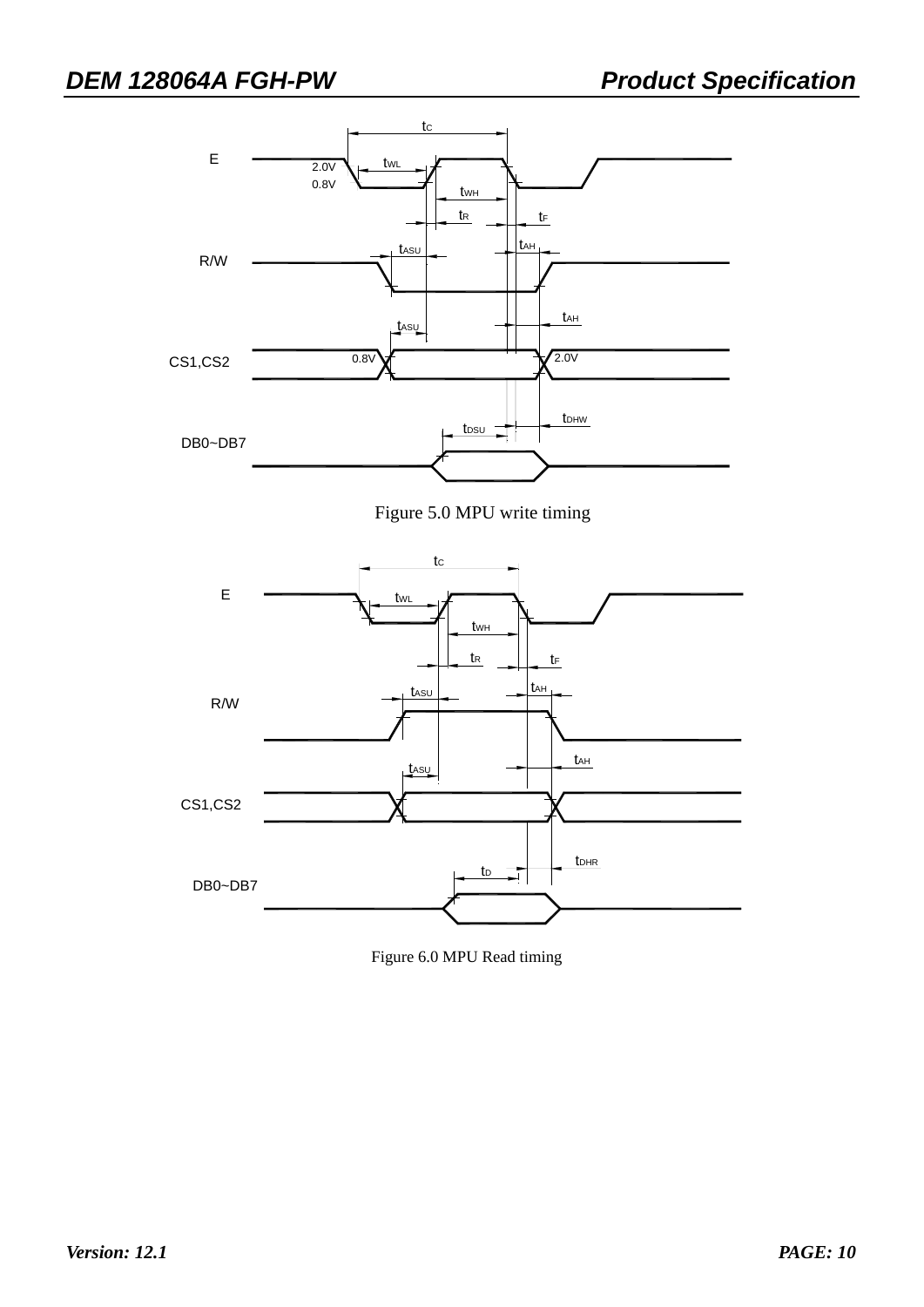#### **11. OPERATING PRINCIPLES & METHODS**

#### **11-1. I/O Buffer**

Input buffer controls the status between the enable the and disable of chip. Unless the CS1 to CS2 is in active mode. Input or output of data and instruction does not execute. Therefore internal stade is not change.

Bust RSTB and ADC can operate regardless CS1-CS2.

#### **11-2. Input register**

Input register is provided to interface with MPU which is different operating frequency. Input register stores the data temporarily before writing it into display RAM. When CS1 to CS2 are in the active mode, R/W and RS select the input register. The data from MPU is written into input register. Then Writing it into display RAM. Data latched for the E signal and write automatically into the display data RAM by internal operation.

#### **11-3. Output register**

Output register stores the data temporarily from display data RAM when CS1 and CS2 are in active mode and R/W and RS=H, stored data in display data RAM is latched in output register. When CS1 to CS2 are in the active mode and R/W=H, RS=L, status data (busy check) can read out. To read the contents of display data RAM, twice access of read instruction needed. In first access, data in display data RAM is latched into output register. In second access, MPU can read data which is latched. That is , to read the data in display data RAM, it needs dummy read. But staus read is not read needed dummy.

| RS | R/W | <b>Function</b>                                          |
|----|-----|----------------------------------------------------------|
|    |     | Instruction                                              |
|    | H   | Status read (busy check)                                 |
| H  |     | Data write (from input read register to display data RAM |
|    | H   | Data read (from display data RAM to output register)     |

#### **11-4. Reset**

The system can be initialized by setting RSTB terminal at low level when turning power on receiving instruction from RAM. When RSTB becomes low, following procedure is occurred.

- 1. Display off
- 2. Display start line register become set by 0. (Z-address 0)

 While RSTB is low, No instruction except status read can be accepted. Therefore, execute other instructions after making sure than DB4=0 (clear RSTB) and DB7=0 (ready) by status read instruction.

The conditions of power supply data initial power up are shown in table 1.

Table 1. Power Supply Initial Conditions

| <b>Item</b> | <b>Symb</b>   | Min. | Typ.                     | Max.                     | Unit |
|-------------|---------------|------|--------------------------|--------------------------|------|
| Reset time  | m<br>$1_{RS}$ |      | $\overline{\phantom{a}}$ | $\overline{\phantom{0}}$ | us   |
| Rise time   | $\iota_{R}$   | -    | $\,$                     | 200                      | us   |



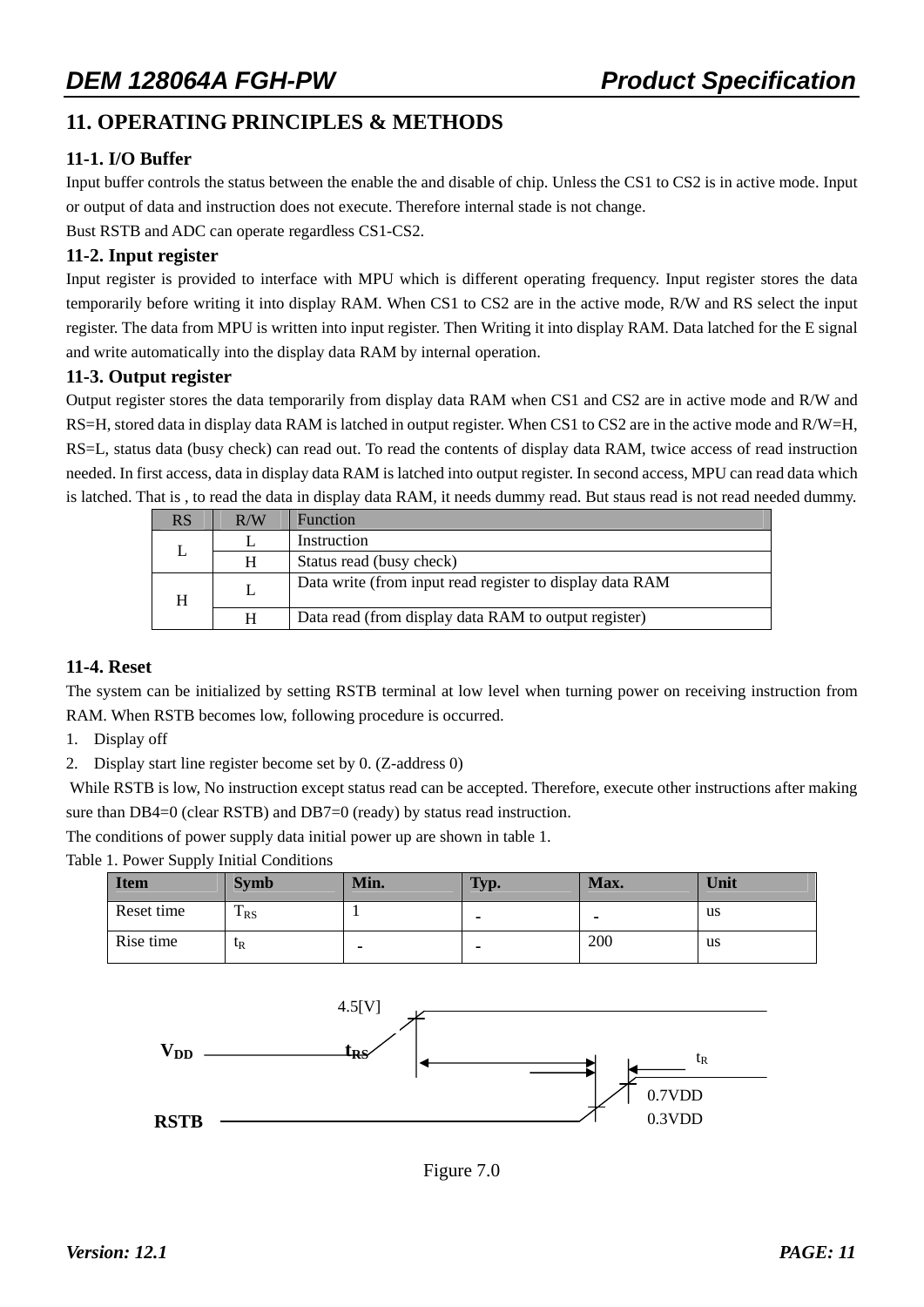#### **11-5. Busy flag**

Busy flay indicates that SBN0064 is operating or on operating. When busy flag is high, SBN0064 is internal operating. When busy flag is low, SBN0064 can accept the data or instruction.

DB7 indicates busy flag of the SBN0064.



Figure 9.0 Busy Flag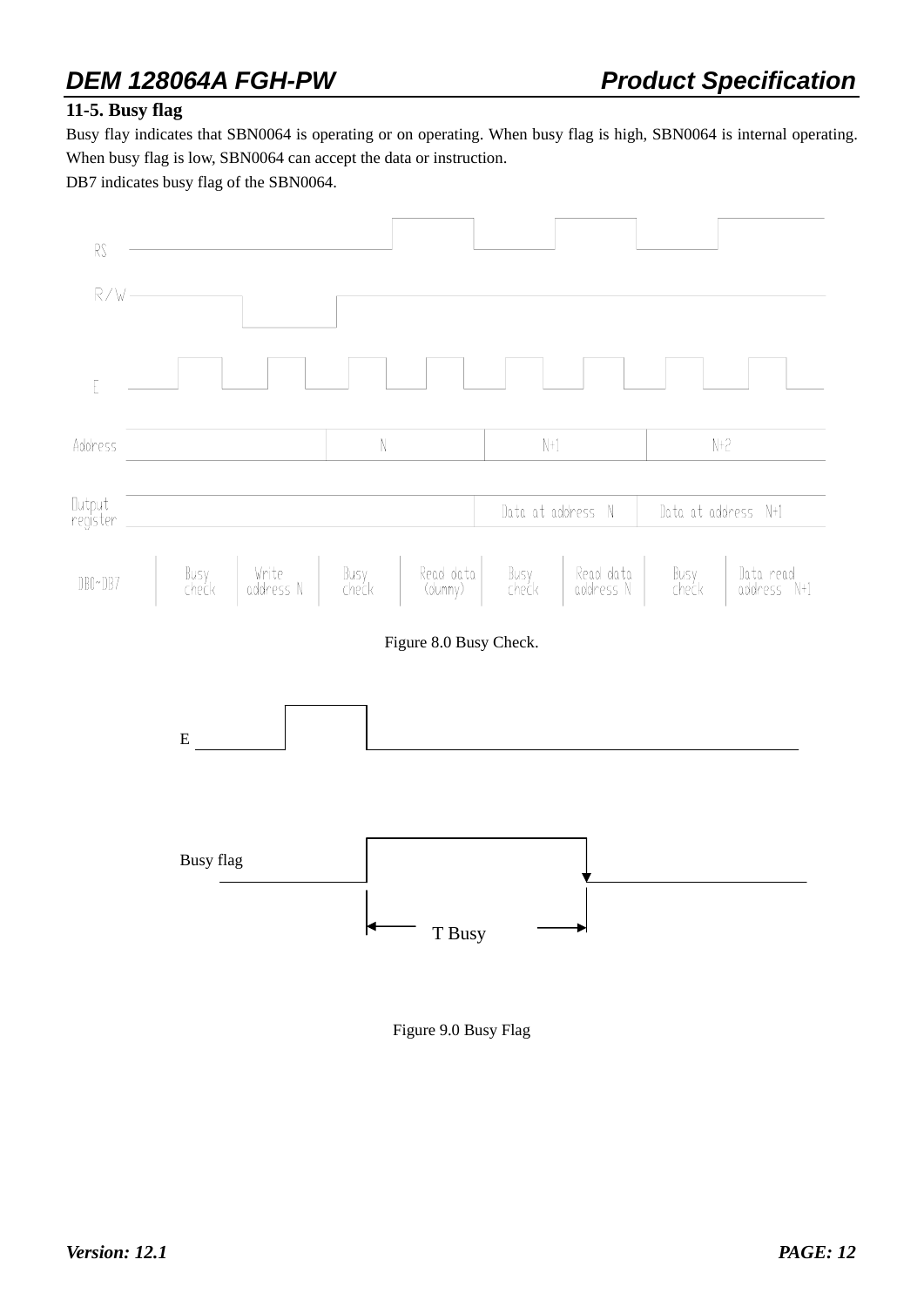#### **11-6. Display ON/OFF Flip-Flop**

The display on/off flip-flop makes on/off the liquid crystal display. When flip-flop is reset (logical low).

selective voltage or non selective voltage appears on segment output terminals. When flip-flop is set

(logic high), non selective voltage appears on segment output terminals regardless of display RAM data. The display on/off flip-flop can changes status by instruction. The display data at all segment disappear while RSTB is low. The status of the flip-flop is output to DB5 by status read instruction.

#### **11-7. X Page Register**

X page register designates pages of the internal display data RAM. Count function is not available. An adders is set by instruction.

#### **11-8. Y address counter**

Y address counter designates address of the internal data RAM. An address is set by instruction and is increased by 1 automatically by read or write operations of display data.

#### **11-9. Display Data RAM**

Display Data RAM stores a display data for liquid crystal display. To indicate on state dot matrix of liquid crystal display, write data 1. The other way , off state, writes 0.

#### **11-10. Display Start Line Register**

The display start line register indicates of display data RAM to display top liquid crystal display. Bit data

(DB<0:5>) of the display start line set instruction is latched in display start line register. Latched data is transferred to the Z address counter while FRM is high, presetting the Z address counter. It is used for scrolling of the liquid crystal display screen.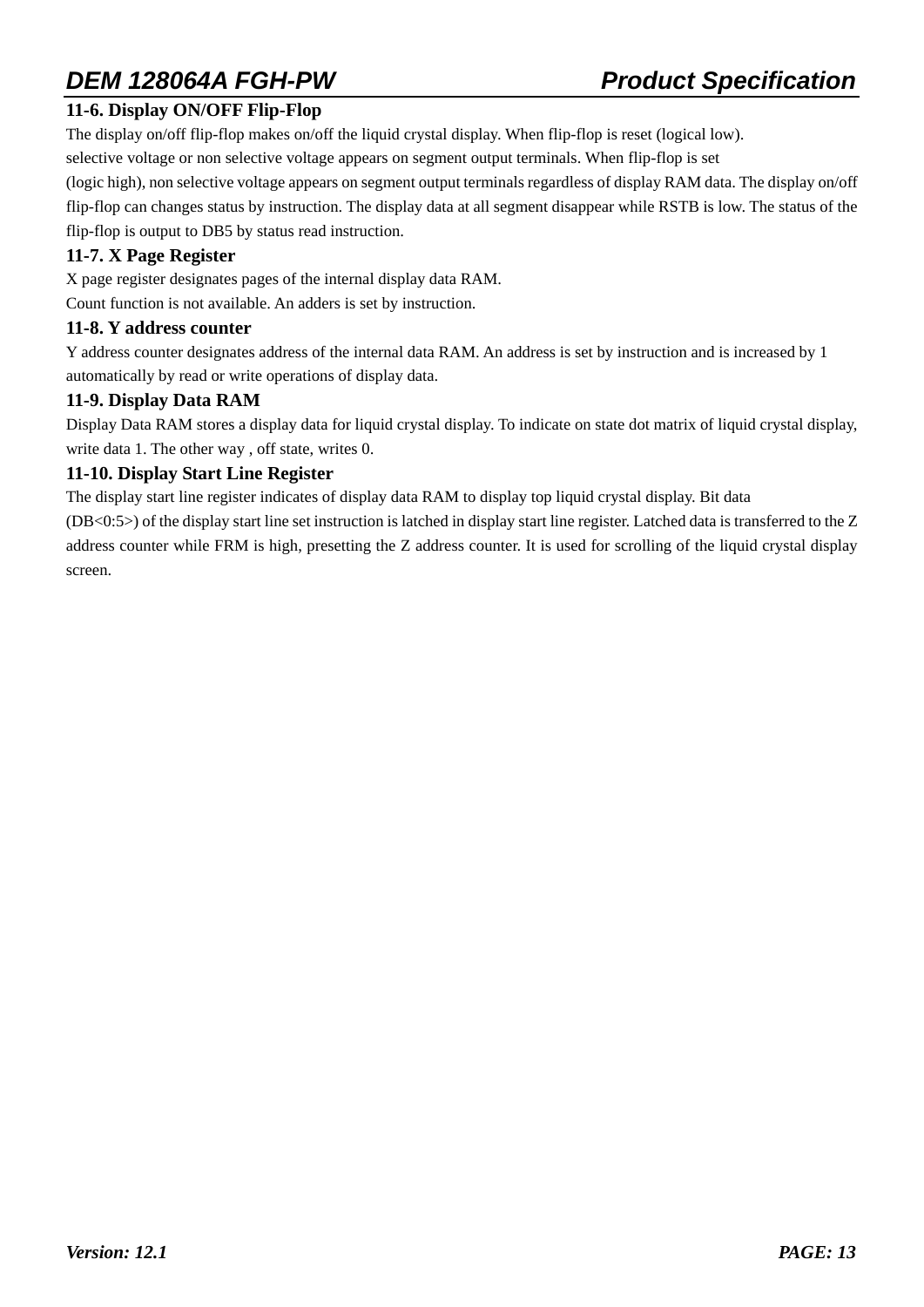#### **12. DISPLAY CONTROL INSTRUCTION**

The display control instructions the internal state of the SBN0064. Instruction is received from MPU to SBN0064 for the display control. The following table shows various instructions.

| <b>Instruction</b> | <b>RS</b>    | R/W | DB7               | DB6                       | D <sub>B5</sub> | DB4                | DB <sub>3</sub>             | D <sub>B</sub> 2 | D <sub>B1</sub> | D <sub>B</sub> 0 | <b>Function</b>              |
|--------------------|--------------|-----|-------------------|---------------------------|-----------------|--------------------|-----------------------------|------------------|-----------------|------------------|------------------------------|
| Display            | L            | L   | L                 | L                         | H               | H                  |                             | H                | H               | L/H              | Controls the                 |
| ON/OFF             |              |     |                   |                           |                 |                    |                             |                  |                 |                  | display on or off. Internal  |
|                    |              |     |                   |                           |                 |                    |                             |                  |                 |                  | status and display RAM       |
|                    |              |     |                   |                           |                 |                    |                             |                  |                 |                  | data is not affected.        |
|                    |              |     |                   |                           |                 |                    |                             |                  |                 |                  | L: OFF, H: ON                |
| <b>Set Address</b> | L            | L   | L                 | H                         |                 | Y address $(0-63)$ |                             |                  |                 |                  | Sets the Y address           |
| (Y address)        |              |     |                   |                           |                 |                    |                             |                  |                 |                  | in the Y address counter.    |
| Set Page           | L            | L   | H                 | L                         | H               | H                  | H                           | Page $(0-7)$     |                 |                  | Sets the X address           |
| (X address)        |              |     |                   |                           |                 |                    |                             |                  |                 |                  | At the X address counter     |
| Display Start      | L            | L   | H                 | $\boldsymbol{\mathrm{H}}$ |                 |                    | Display start line $(0-63)$ |                  |                 |                  | Indicates the                |
| line               |              |     |                   |                           |                 |                    |                             |                  |                 |                  | display data RAM             |
| (Z address)        |              |     |                   |                           |                 |                    |                             |                  |                 |                  | displayed at the top of the  |
|                    |              |     |                   |                           |                 |                    |                             |                  |                 |                  | screen.                      |
| <b>Status Read</b> | $\mathbf{L}$ | H   | B                 | L                         | $\Omega$        | $\mathbf R$        | L                           | L                | L               | $\mathbf{L}$     | Read status                  |
|                    |              |     | U                 |                           | N               | E                  |                             |                  |                 |                  | <b>BUSY L: Ready</b>         |
|                    |              |     | S                 |                           |                 | S                  |                             |                  |                 |                  | H: In operation              |
|                    |              |     | Y                 |                           | $\Omega$        | $\mathbf E$        |                             |                  |                 |                  | On/Off L: display ON         |
|                    |              |     |                   |                           | $\mathbf F$     | T                  |                             |                  |                 |                  | H: Display OFF               |
|                    |              |     |                   |                           | $\overline{F}$  |                    |                             |                  |                 |                  | <b>RESET L: Normal</b>       |
|                    |              |     |                   |                           |                 |                    |                             |                  |                 |                  | H: Reset                     |
| Write Display      | H            | L   | <b>Write Date</b> |                           |                 |                    |                             |                  |                 |                  | Writes data (DB0:7) into     |
| Data               |              |     |                   |                           |                 |                    |                             |                  |                 |                  | display data RAM . After     |
|                    |              |     |                   |                           |                 |                    |                             |                  |                 |                  | writing<br>instruction,<br>Y |
|                    |              |     |                   |                           |                 |                    |                             |                  |                 |                  | address is increased by 1    |
|                    |              |     |                   |                           |                 |                    |                             |                  |                 |                  | automatically.               |
| Read Display       | H            | H   | <b>Read Date</b>  |                           |                 |                    |                             |                  |                 |                  | Reads data (DB0:7)           |
| data               |              |     |                   |                           |                 |                    |                             |                  |                 |                  | From display data RAM to     |
|                    |              |     |                   |                           |                 |                    |                             |                  |                 |                  | the data bus.                |

#### **12-1. Display On/Off**

| -<br>DC<br><b>IVP</b> | 15T<br>$\boldsymbol{w}$<br>шу | DB7 | DB <sub>6</sub> | DB5 | DB4 | DB3 | DB <sub>2</sub> | DB1 | $\mathbf{DB}0$ |
|-----------------------|-------------------------------|-----|-----------------|-----|-----|-----|-----------------|-----|----------------|
|                       |                               |     |                 |     |     |     |                 |     | D <sub>0</sub> |

The display data appears when D is 1 and disappears when D is 0.

Though the data is not on the screen with D=0, it remains display data RAM.

Therefore, you can make it appear by changing  $D=0$  into  $D=1$ .

#### **12-2. Set Address (Y Address)**

| <b>RS</b> | $\mathbf{H}$<br>IV | DB7 | DD/<br>DB6 | DB5                  | DR4 | <b>DD</b> <sup>1</sup> | DB2 | DB1 | D <sub>B</sub> <sub>0</sub> |
|-----------|--------------------|-----|------------|----------------------|-----|------------------------|-----|-----|-----------------------------|
| ∩<br>U    |                    |     |            | $\sim$ $\sim$<br>AC5 | AC4 | AC <sub>3</sub>        | AC2 | ACI | $\sim$<br>ACU               |
| ____      |                    |     | _ _ _ _ _  | .                    |     |                        |     |     |                             |

Y address (AC0~AC5) of the display data RAM is set in the Y address counter.

An address is set by instruction and increased by 1 automatically by read or write operations of display data.

#### **12-3. Set Page (X Address)**

| $\sim$<br>$\sim$ | <b>RS</b> | D/IX<br>W | $\mathbf{D} \mathbf{D} \mathbf{F}$ | DB6 | DB5 | DB4 | DB3 | DB <sub>2</sub> | DB1 | DB <sub>0</sub> |
|------------------|-----------|-----------|------------------------------------|-----|-----|-----|-----|-----------------|-----|-----------------|
|                  | $\theta$  |           |                                    |     |     |     |     | AC2             | AC. |                 |

X address (AC0~AC2) of the display data RAM is set in the X address register.

Writing or reading to or from MPU is executed in this specified page until the next page is set.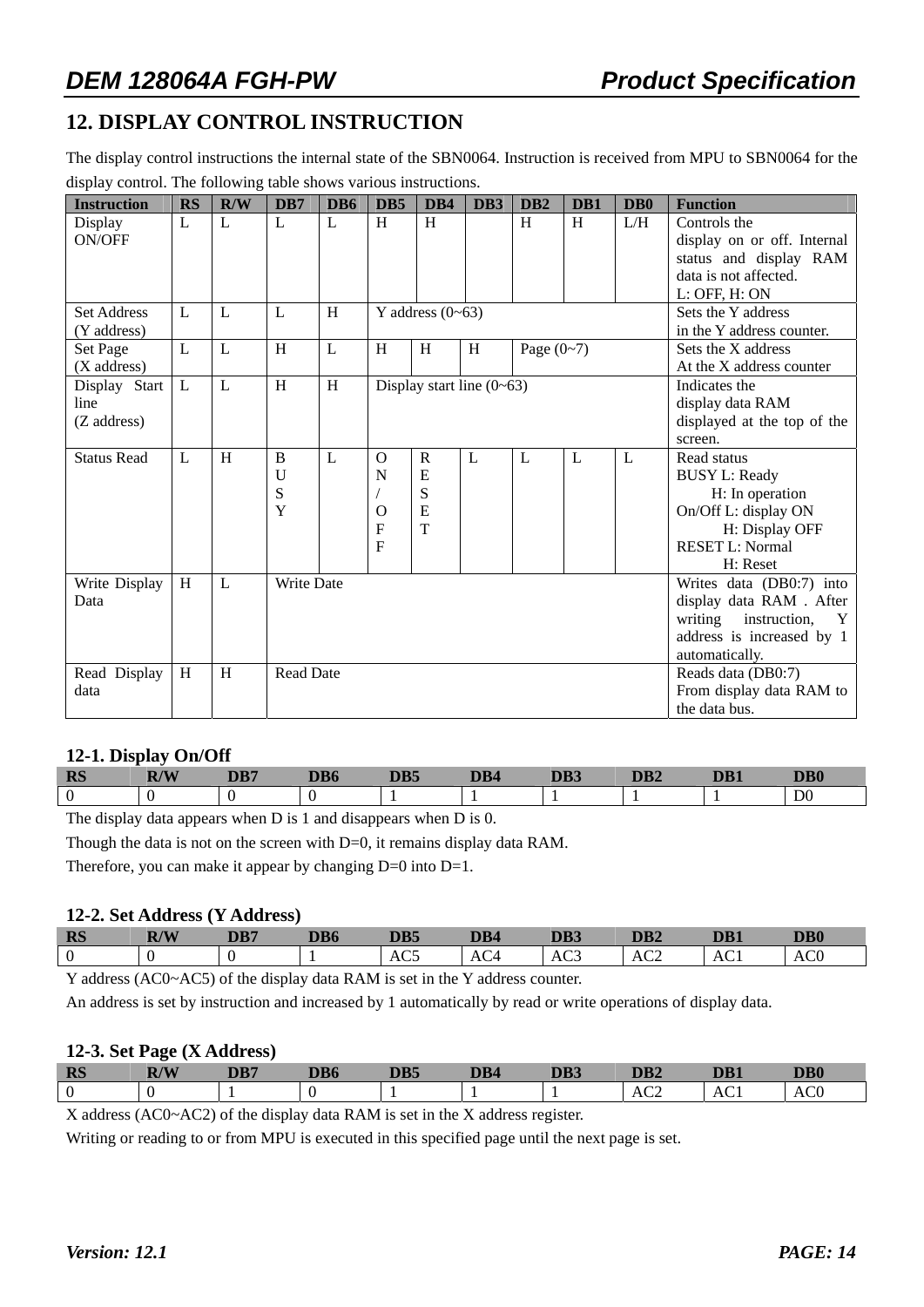| 12-4. Display Start Line (Z Address) |  |  |
|--------------------------------------|--|--|
|                                      |  |  |

| AC0<br>AC2<br>AC1<br>AC <sub>5</sub><br>AC3<br>AC <sub>4</sub><br>U | <b>RS</b> | R/W<br>W | DB7 | DB6 | DB <sub>5</sub> | DB <sub>4</sub> | DB3 | DB <sub>2</sub> | DB1 | D <sub>B</sub> 0 |
|---------------------------------------------------------------------|-----------|----------|-----|-----|-----------------|-----------------|-----|-----------------|-----|------------------|
|                                                                     |           |          |     |     |                 |                 |     |                 |     |                  |

Z address (AC0~AC5) of the display data RAM is set in the display start line register and display at the top of the screen. When the display duty cycle is  $1/64$  or others  $(1/32 \sim 1/64)$ , the data of total line number of LCD screen, from the line specified by display start line instruction, is displayed.

#### **12-5. Status Read**

| <b>RS</b> | $\mathbf{D}$ /V $\mathbf{V}$<br>IV | DB7                   | DD/<br>-DB6 | DB5  | DB4                         | DB3 | DB <sub>2</sub> | DB1 | DB <sub>0</sub> |
|-----------|------------------------------------|-----------------------|-------------|------|-----------------------------|-----|-----------------|-----|-----------------|
| 0         |                                    | <b>DIICV</b><br>DUJ 1 |             | /OFF | <b>DECEP</b><br>╲⊢<br>. R H |     |                 |     |                 |
|           |                                    |                       |             |      |                             |     |                 |     |                 |

#### **BUSY**

When BUSY is 1, the Chip is executing internal operation and no instructions are accepted.

When BUSY is 0, the Chip is ready to accept any instructions.

ON/OFF

When ON/OFF is 1, the display is on.

When ON/OFF is 0, the display is off.

#### **RESET**

When RESET is 1, the system is being initialized.

In this condition is 0, no instructions except status read can be accepted.

When RESET is 0, initialized has finished and the system is in the usual operation condition

#### **12-6. Write Display data**

| R/W | -<br><b>DD</b><br>WD. |    | m. | DD 1    | <b>DD</b><br>гля | DB <sub>2</sub> | DB1 | DB0            |
|-----|-----------------------|----|----|---------|------------------|-----------------|-----|----------------|
|     | $\mathbf{D}$<br>◡     | D6 | D5 | ∽<br>D4 |                  | $\mathcal{L}$   |     | D <sub>0</sub> |

Writes data (D0~D7) into the display data RAM.

After writing instruction, Y addressed is increased 1 automatically.

#### **12-7. Read Display data**

| R/W | DD5<br>UD.   | AD O<br>DB0    | DB5     | DB4                                 | DB3               | DD4<br>DB2 | DB1 | $\mathbf{DB0}$ |
|-----|--------------|----------------|---------|-------------------------------------|-------------------|------------|-----|----------------|
|     | $\mathbf{r}$ | D <sub>6</sub> | nς<br>້ | $\overline{\phantom{a}}$<br>$D^{a}$ | $\mathbf{D}$<br>ມ | ◡          |     | D <sub>0</sub> |

Reads data (D0~D7) from the display data RAM.

After reading instruction, Y addressed is increased 1 automatically.